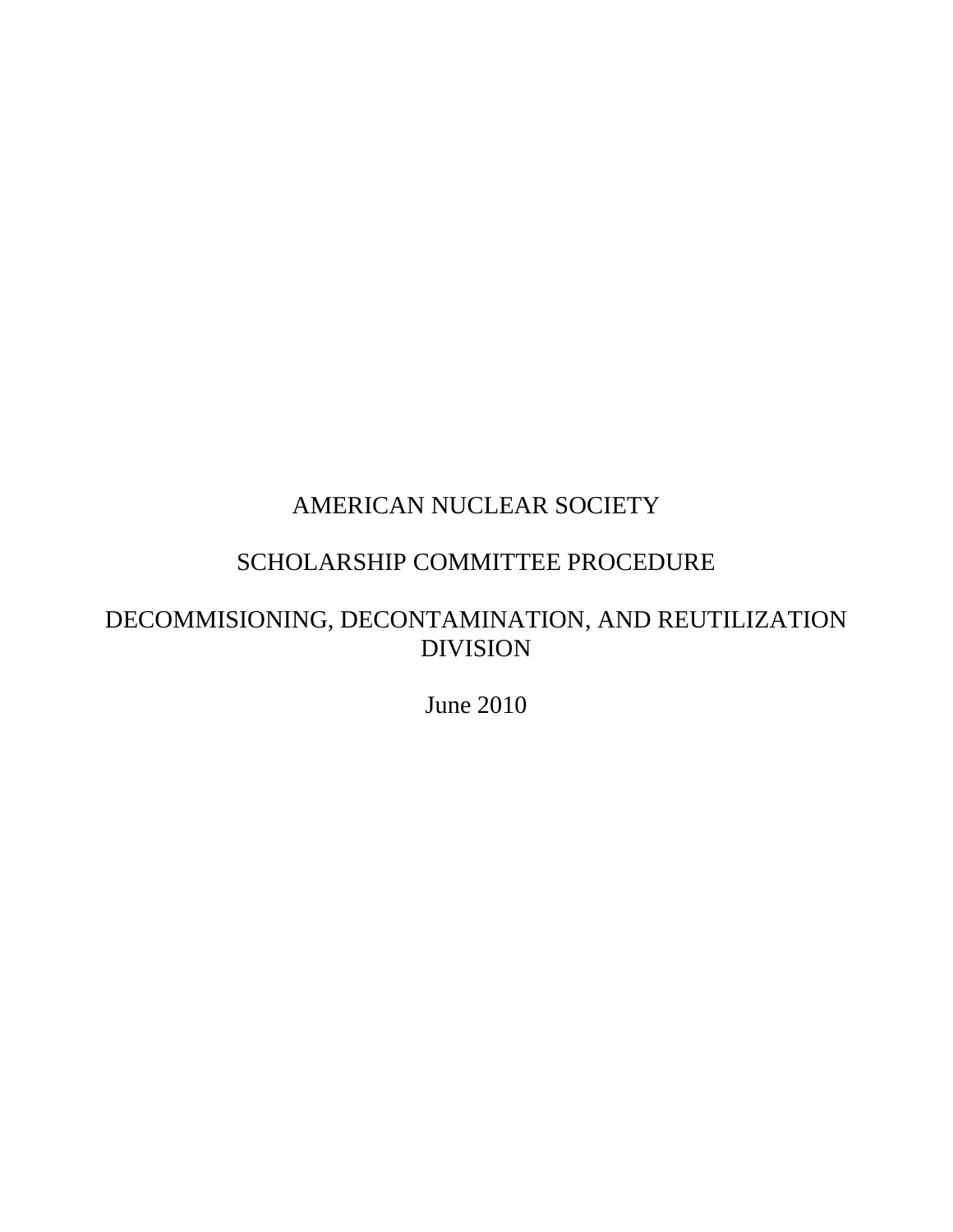#### **SCHOLARSHIP, STUDENT SUPPORT, AND YOUNG MEMBER GROUP SUPPORT COMMITTEE**

#### **Award Determination Procedure**

The applications are due to American Nuclear Society (ANS) on February 1<sup>st</sup> of each year. Within a few weeks of that date the ANS Scholarship Administrator will send the application information to each member. The Duties of the Chairman and of the Committee Members are as follows:-

#### **Chairman:**

- Confirm that each of the applications is complete. If not, contact the ANS Scholarship Administrator.
- Confirm that all committee members received the application documentation.
- Send a copy of this procedure to each committee member.
- Communicate a deadline for responses from each committee member
	- o Note: students can only receive one award, but they can apply for multiple ANS awards. The sooner that we submit our balloting results to ANS, the more likely our top candidates will receive our awards.
- Evaluate the candidates, following the Members' instructions below. Do this before getting responses from the rest of the committee members.
- Each member [including the Chair] will prepare a rank-order list of the candidates.
	- o Note: Since at this point the ANS guidance document isn't very clear as to how to score each of the categories, and how to weight each of them, the committee members are unlikely to be following the same criteria in their evaluation. For these kind of situations a ranking process is generally considered to be the best approach.
- Consolidate ballots from each committee member.
- Give the top ranked candidate from member a point value of 1. Give the second-ranked candidate a point value of  $\frac{1}{2}$ . Give the 3<sup>rd</sup> ranked candidate a point value of 1/3. Continue in the same manner for all candidates. Add the scores for each candidate. The top scoring candidate is the winner. The next 2 candidates are runner-up 1 and runner-up 2.
	- o Carry enough significant figures that round-offs don't influence the results.
	- o If there is a tie for the top position, remove the bottom scoring candidate, adjust the rankings and point values of the remaining n candidates from 1 to 1/n, add the scores, and see if there is a winner. Repeat this process until there is a clear-cut winner.
	- o If there is a tie for the runner-up 1 position, then remove the winner from the full group of candidates, readjust the rankings and point values of the remaining n candidates from 1 to 1/n, add the scores and see if there is a runner-up 1 winner. Repeat until a clear-cut winner. Repeat this process for the runner-up 2 position..
	- o If this process doesn't create a clear winner and runner-ups, convene a committee meeting [e.g. teleconference] to decide the winner.
- Summarize the results in a document showing the awardee for each scholarship, and the input from each committee member that was used in the analysis to determining the winner. Send this document to all committee members for their affirmation that their vote as submitted was correctly used in the determination process.
- After confirmation from each committee member submit the name of the winner, runner-up 1, and runner-up 2 to the ANS scholarship award administrator. Send a copy of this document to the DDR Division Chairperson.
- Thank the committee members, and offer to buy them a drink at the next meeting.